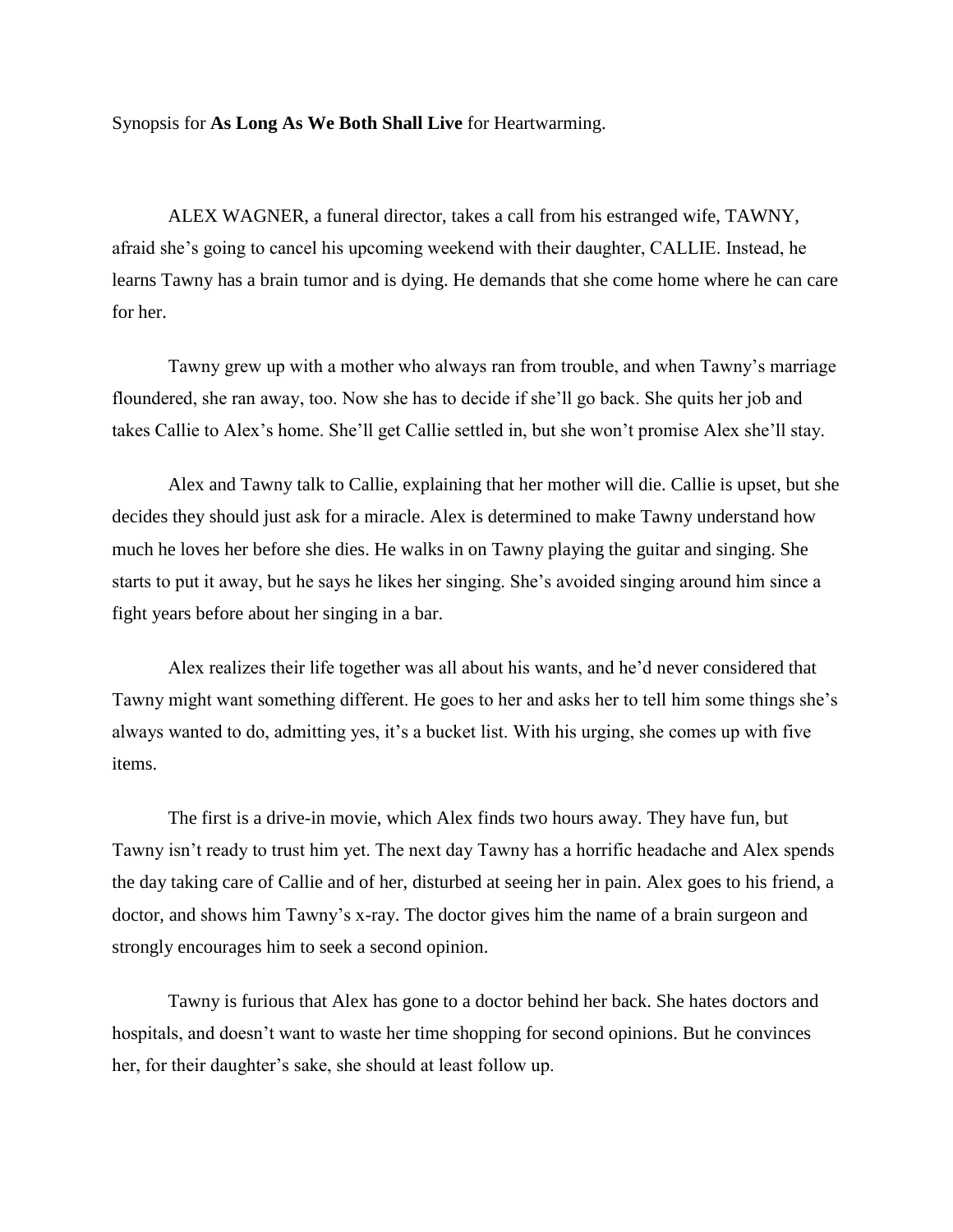For bucket list item two, in spite of Alex's fear of heights, they go skydiving. She loves it. Alex doesn't, but he admires her courage. She finds it ironic that he thinks she's courageous, when she spent their entire marriage afraid of disappointing him and then ran away.

Tawny insists on going to the brain surgeon alone, but at the last minute asks Alex to be with her for the consultation. The surgeon confirms the tumor is inoperable. She suggests that Tawny might be a candidate for an experimental treatment using a genetically engineered polio vaccine in the cancer center in Houston. Tawny is afraid this is just a dead end.

Alex hears her singing sad songs in her room. She has a seizure, which terrifies him. He convinces her to at least see if she is eligible for the trial. After testing, there is some doubt as to whether she's a good fit for the study. Alex says if this doesn't work, they'll find something else. She argues, determined to make her own decisions and not let Alex railroad her.

Alex arranges for bucket list item number three: a sampling of exotic foods Tawny has never tasted. They get word Tawny has been accepted into the study. Upon reading the possible side effects, Alex is ready to back out, but Tawny decides it's worth the risks. Callie is convinced this is the miracle. Tawny and Alex travel to Houston for the treatment. Tawny drifts in and out of consciousness for two weeks. Every time she wakes up, Alex is beside her.

They return home. The tumor isn't shrinking. Tawny is depressed, and Alex tries to cheer her up. They talk about what went wrong in their marriage. She was so grateful to him for marrying her, she buried her own needs and played the part of perfect wife until she couldn't take it anymore. She writes a song about their reunion.

Alex tells her it's time for bucket list item four, to see her favorite singer, Travis Hart, in concert. Travis invites her onstage and has her sing a duet with him. That night, she has another horrid headache, and Alex feels guilty for putting her under too much stress. She assures him it was worth it. She falls asleep in his arms.

Tawny talks with Alex about planning her funeral. He protests, but she insists. She finds the courage to share the song she wrote with him. He cries.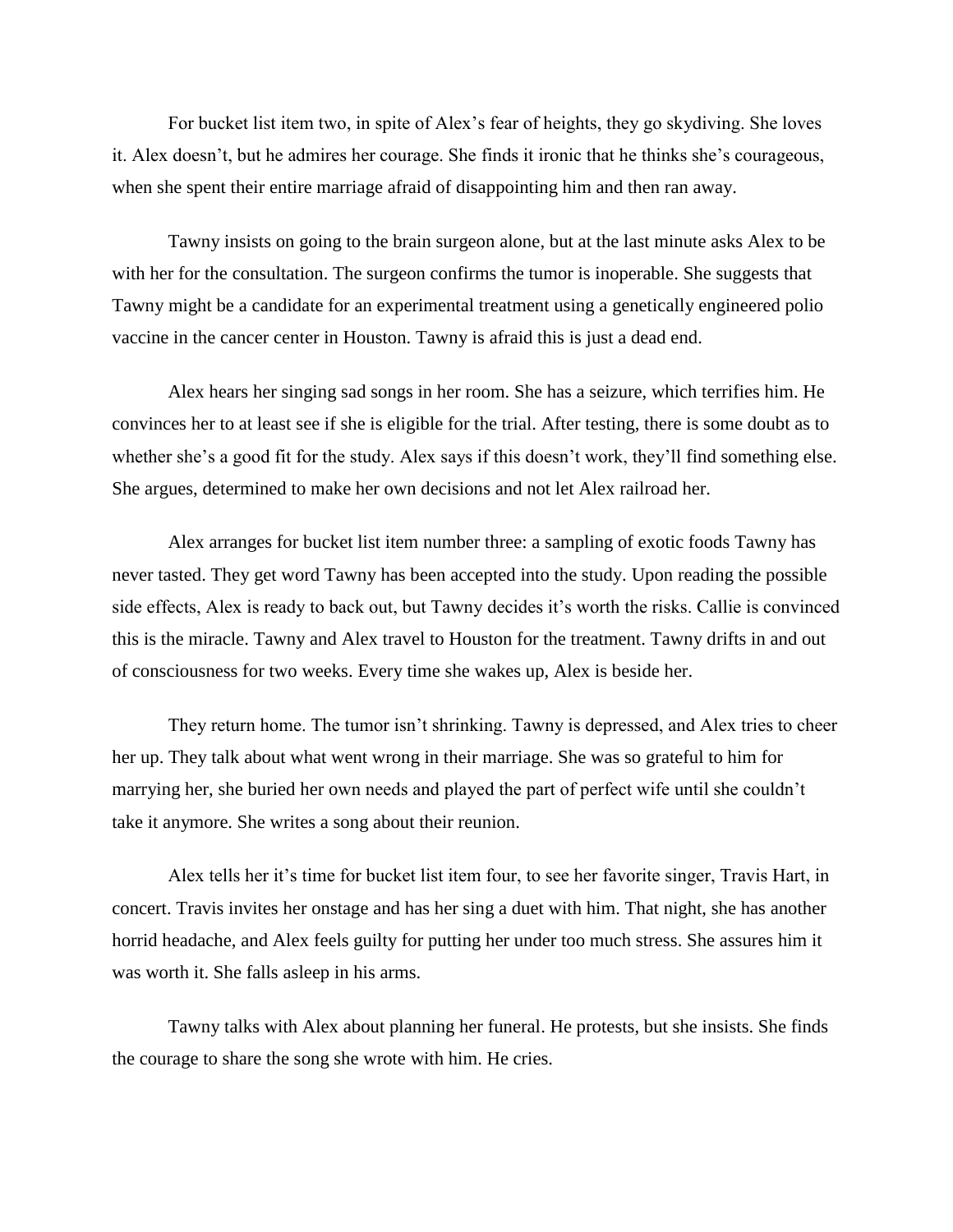At her next checkup, they find the tumor is shrinking significantly. The treatment is working. They celebrate. Tawny is grateful to Alex for all he's done for her. She continues to heal. Alex says it's time for number five from the bucket list. She says there's no need now, but he insists. Since she can't leave the country, he takes her to Paris, Texas to eat croissants at the bakery. Someday, he'll take her to Paris, France.

Tawny gets an offer to play the lead singer in a Patsy Cline tribute tour. She's excited but turns it down. She's grateful to Alex and she won't leave him again. He finds out, and realizes history is repeating itself. He hints that now that she's well, he wants her to move out. She takes the job.

Alex and Callie miss Tawny. Meanwhile, Tawny is enjoying performing in front of audiences, but it's not as fulfilling as she expected. Once again, she's playing a part. She talks to Travis Hart, confiding that she likes songwriting best. She sings him the song she wrote about Alex.

When Tawny's six-week commitment ends, they want her for another tour, but she declines. She comes home and tells Alex she loves him and wants to be with him and Callie. If she has to choose between music and him, she chooses him. He says she doesn't have to choose, that he'll support her in anything she wants to do. She'll come first.

Tawny gets word from a music publisher that Travis Hart wants to record the reunion song she wrote, and they're eager to look at more of her songs. She and Alex celebrate together.

## **Editor's Critique:**

The author did a good job of including just enough information on what the story will be about, without overwhelming the synopsis with every detail of the plot. We can clearly expect to see varied scenes—sweet "bucket list" dates mixed with heartbreaking hospital visits—that will help to grab the readers' interest. In addition, it seems that these moments will successfully move the story forward, while fulfilling the promise of the hero and heroine's reunion.

As for that reconciliation, I do suggest that the author raise the stakes and the overall conflict by making the hero and heroine not just estranged, but by having a heroine who ran away with their daughter years before. The author did a great job in sustaining the heroine's conflict throughout the story; making sure that the heroine doesn't quickly forgive the hero for always making the